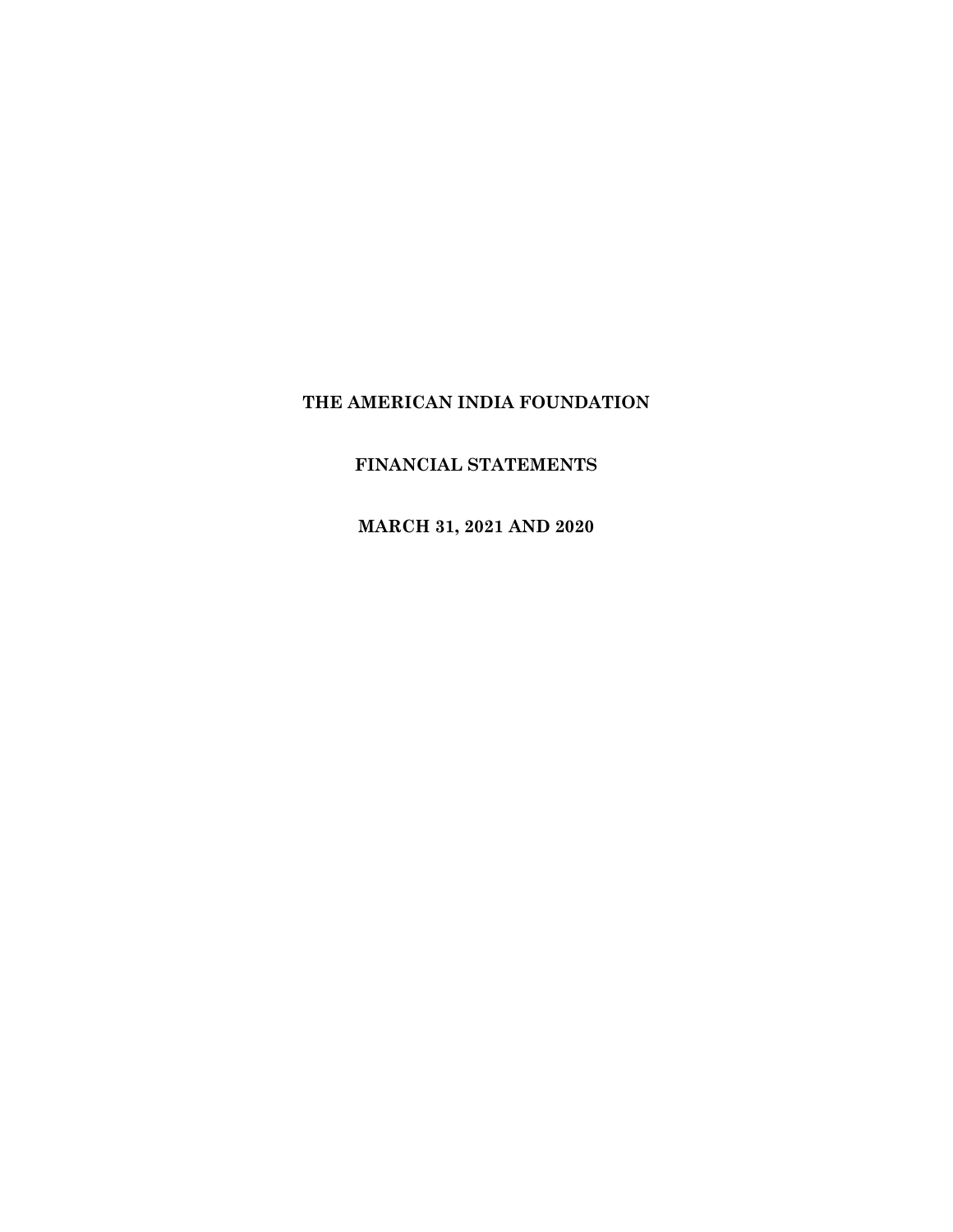

# **INDEPENDENT AUDITORS' REPORT**

To the Board of Directors of The American India Foundation

We have audited the accompanying financial statements of The American India Foundation (a not-for-profit organization), which comprise the statements of financial position as of March 31, 2021 and 2020, and the related statements of activities, functional expenses and cash flows for the years then ended, and the related notes to the financial statements.

# **Management's Responsibility for the Financial Statements**

Management is responsible for the preparation and fair presentation of these financial statements in accordance with accounting principles generally accepted in the United States of America; this includes the design, implementation, and maintenance of internal control relevant to the preparation and fair presentation of financial statements that are free from material misstatement, whether due to fraud or error.

# **Auditors' Responsibility**

Our responsibility is to express an opinion on these financial statements based on our audits. We conducted our audits in accordance with auditing standards generally accepted in the United States of America. Those standards require that we plan and perform the audit to obtain reasonable assurance about whether the financial statements are free from material misstatement.

An audit involves performing procedures to obtain audit evidence about the amounts and disclosures in the financial statements. The procedures selected depend on the auditors' judgment, including the assessment of the risks of material misstatement of the financial statements, whether due to fraud or error. In making those risk assessments, the auditor considers internal control relevant to the entity's preparation and fair presentation of the financial statements in order to design audit procedures that are appropriate in the circumstances, but not for the purpose of expressing an opinion on the effectiveness of the entity's internal control. Accordingly, we express no such opinion. An audit also includes evaluating the appropriateness of accounting policies used and the reasonableness of significant accounting estimates made by management, as well as evaluating the overall presentation of the financial statements.

We believe that the audit evidence we have obtained is sufficient and appropriate to provide a basis for our audit opinion.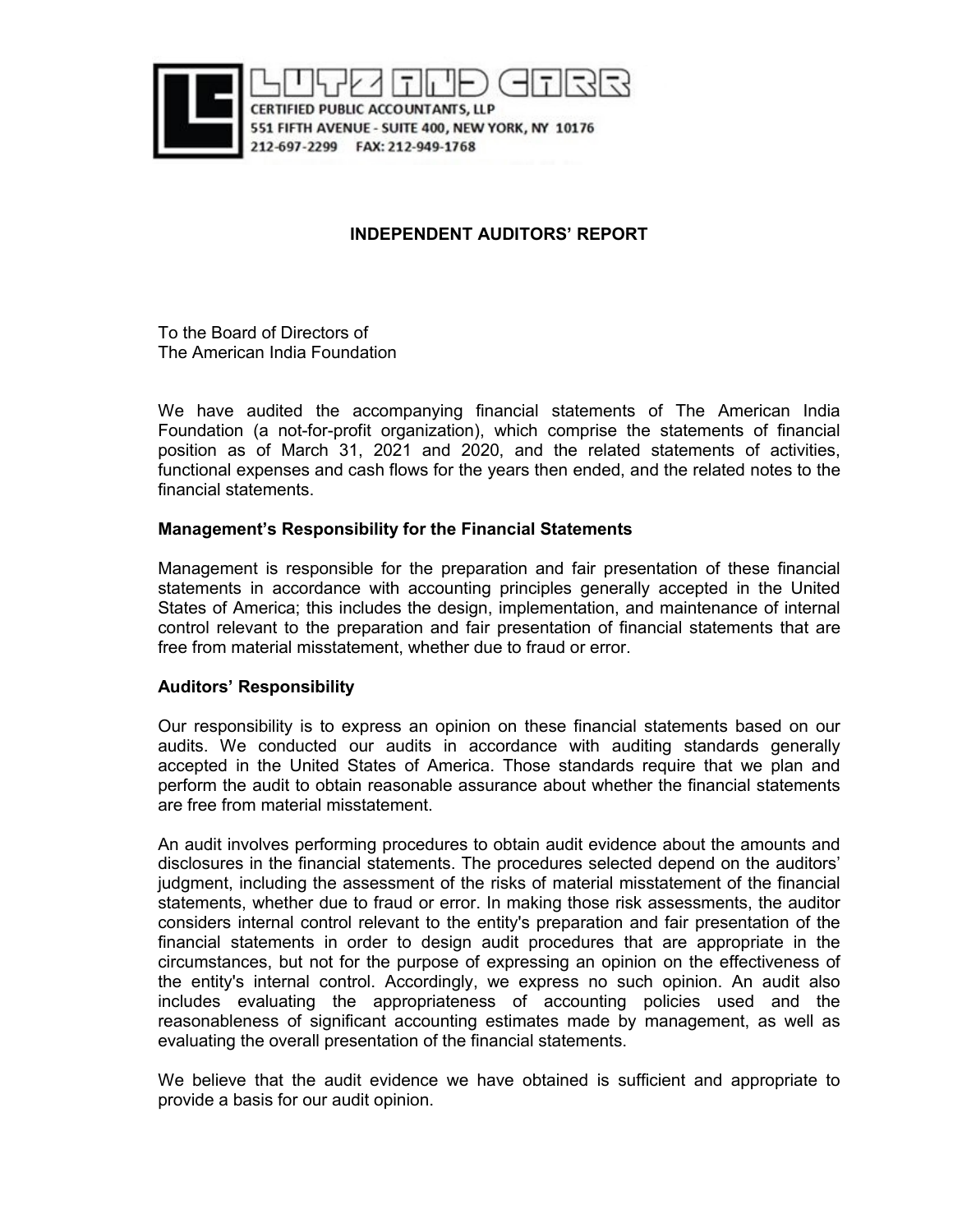

# **Opinion**

In our opinion, the financial statements referred to above present fairly, in all material respects, the financial position of The American India Foundation as of March 31, 2021 and 2020, and the changes in its net assets and its cash flows for the years then ended in accordance with accounting principles generally accepted in the United States of America.

# **Emphasis of Matter**

As discussed in Note 12 to the financial statements, in March 2020, the United States declared the global pandemic novel coronavirus COVID-19 outbreak a national emergency. Our opinion is not modified with respect to this matter.

Lutz + Can, LZP

New York, New York February 11, 2022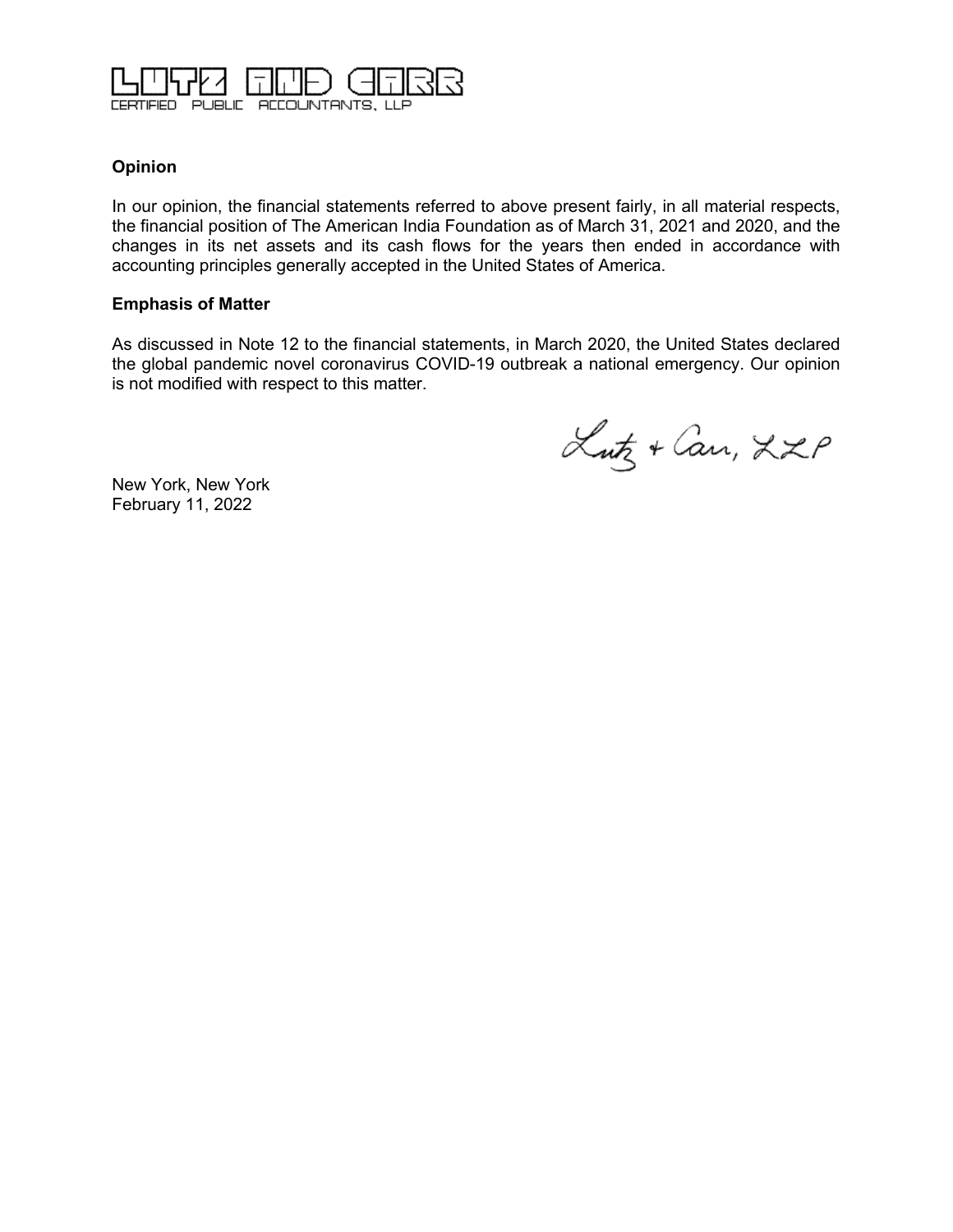# **STATEMENTS OF FINANCIAL POSITION**

## **MARCH 31, 2021 AND 2020**

|              | \$2,157,844                                                                                         |
|--------------|-----------------------------------------------------------------------------------------------------|
|              | 6,187,339                                                                                           |
|              | 1,257,750                                                                                           |
|              | 266,057                                                                                             |
|              |                                                                                                     |
| 14,481       | 22,738                                                                                              |
|              |                                                                                                     |
| \$11,169,521 | \$9,891,728                                                                                         |
|              |                                                                                                     |
|              |                                                                                                     |
|              | \$345,981                                                                                           |
|              | 35,524                                                                                              |
|              | 439,126                                                                                             |
|              | 200,000                                                                                             |
|              | 1,020,631                                                                                           |
|              |                                                                                                     |
|              |                                                                                                     |
| 5,969,608    | 4,708,515                                                                                           |
|              |                                                                                                     |
| 4,267,337    | 3,562,582                                                                                           |
| 600,000      | 600,000                                                                                             |
| 4,867,337    | 4,162,582                                                                                           |
| 10,836,945   | 8,871,097                                                                                           |
|              | \$9,891,728                                                                                         |
|              | \$3,764,743<br>6,854,555<br>502,885<br>32,857<br>\$<br>313,551<br>19,025<br>332,576<br>\$11,169,521 |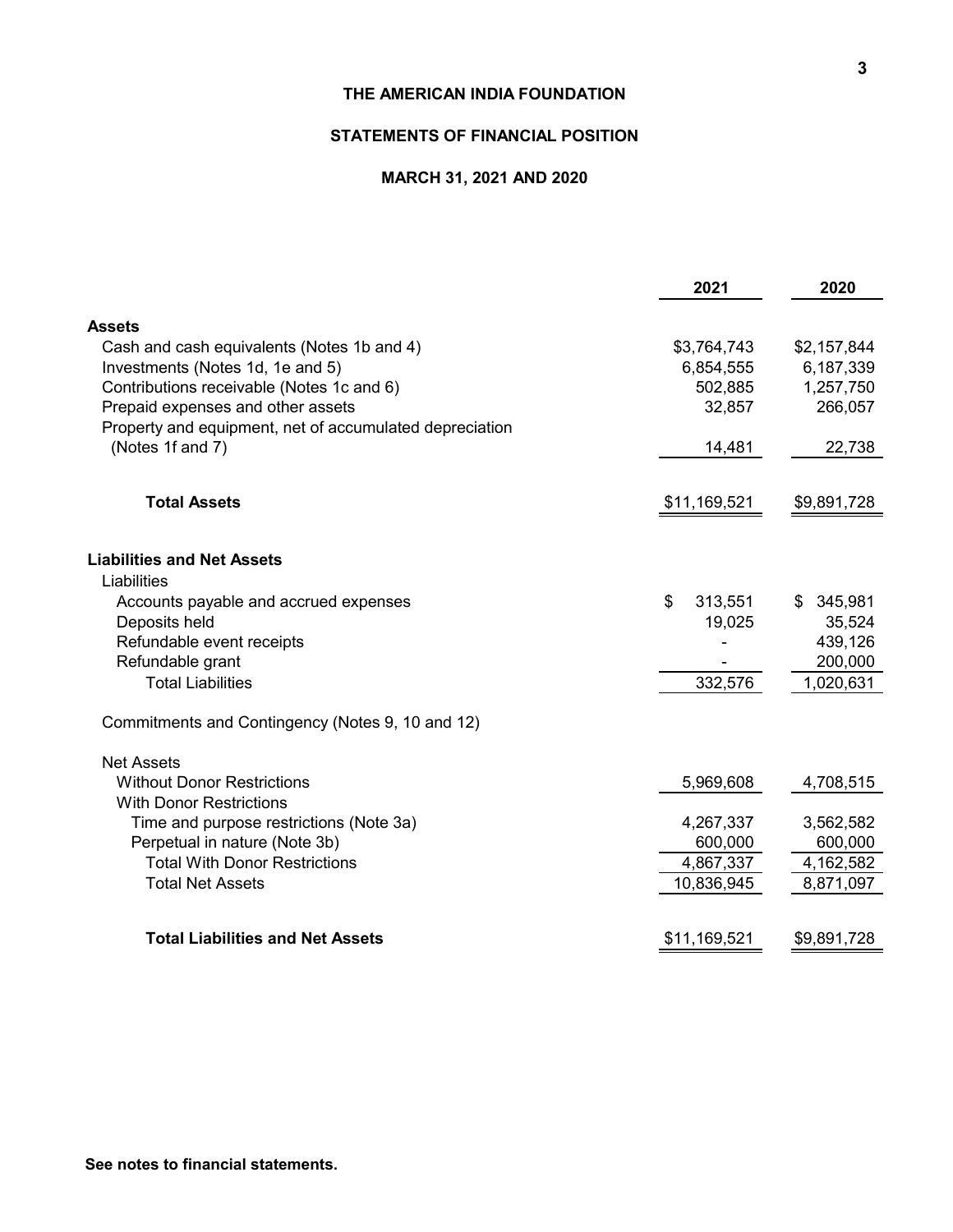#### **STATEMENTS OF ACTIVITIES**

#### **YEARS ENDED MARCH 31, 2021 AND 2020**

|                                                      |                                | 2021                | 2020                     |              |                     |                     |                                |              |
|------------------------------------------------------|--------------------------------|---------------------|--------------------------|--------------|---------------------|---------------------|--------------------------------|--------------|
|                                                      | <b>With Donor Restrictions</b> |                     |                          |              |                     |                     |                                |              |
|                                                      | Without                        | <b>Time and</b>     |                          |              | Without             | <b>Time and</b>     |                                |              |
|                                                      | <b>Donor</b>                   | <b>Purpose</b>      | Perpetual                |              | <b>Donor</b>        | <b>Purpose</b>      | Perpetual                      |              |
|                                                      | <b>Restrictions</b>            | <b>Restrictions</b> | in Nature                | <b>Total</b> | <b>Restrictions</b> | <b>Restrictions</b> | in Nature                      | <b>Total</b> |
| <b>Changes in Net Assets</b>                         |                                |                     |                          |              |                     |                     |                                |              |
| Support and Revenue                                  |                                |                     |                          |              |                     |                     |                                |              |
| Contributions and grants (Note 1c)                   | \$1,399,163                    | \$4,645,415         | \$                       | \$6,044,578  | 903,427<br>\$       | \$2,748,428         | \$<br>$\overline{\phantom{a}}$ | \$3,651,855  |
| Contribution - Paycheck Protection Program (Note 11) | 326,600                        |                     |                          | 326,600      |                     |                     |                                |              |
| Benefit income                                       | 3,767,904                      |                     |                          | 3,767,904    | 4,683,624           | 93,000              |                                | 4,776,624    |
| Less: Direct benefit expenses                        |                                |                     |                          |              | (379, 558)          |                     |                                | (379, 558)   |
| Net investment income (Note 5)                       | 119,721                        |                     |                          | 119,721      | 169,599             |                     |                                | 169,599      |
| Other income                                         | 70,915                         |                     |                          | 70,915       | 91,661              |                     |                                | 91,661       |
|                                                      | 5,684,303                      | 4,645,415           |                          | 10,329,718   | 5,468,753           | 2,841,428           |                                | 8,310,181    |
| Net assets released from restrictions                |                                |                     |                          |              |                     |                     |                                |              |
| Satisfaction of time and program restrictions        | 3,940,660                      | (3,940,660)         |                          |              | 3,270,526           | (3,270,526)         |                                |              |
| <b>Total Support and Revenue</b>                     | 9,624,963                      | 704,755             |                          | 10,329,718   | 8,739,279           | (429, 098)          |                                | 8,310,181    |
| <b>Expenses</b>                                      |                                |                     |                          |              |                     |                     |                                |              |
| <b>Program Services</b>                              | 7,218,222                      |                     |                          | 7,218,222    | 6,041,867           |                     |                                | 6,041,867    |
| <b>Supporting Services</b>                           |                                |                     |                          |              |                     |                     |                                |              |
| Management and general                               | 537,285                        |                     |                          | 537,285      | 490,814             |                     |                                | 490,814      |
| Fundraising                                          | 608,363                        |                     |                          | 608,363      | 953,959             |                     |                                | 953,959      |
| <b>Total Supporting Services</b>                     | 1,145,648                      |                     | $\overline{\phantom{a}}$ | 1,145,648    | 1,444,773           | ٠                   | $\overline{\phantom{a}}$       | 1,444,773    |
| <b>Total Expenses</b>                                | 8,363,870                      |                     |                          | 8,363,870    | 7,486,640           |                     |                                | 7,486,640    |
|                                                      |                                |                     |                          |              |                     |                     |                                |              |
| Increase (decrease) in net assets                    | 1,261,093                      | 704,755             |                          | 1,965,848    | 1,252,639           | (429,098)           |                                | 823,541      |
| Net assets, beginning of year                        | 4,708,515                      | 3,562,582           | 600,000                  | 8,871,097    | 3,455,876           | 3,991,680           | 600,000                        | 8,047,556    |
| Net Assets, End of Year                              | \$5,969,608                    | \$4,267,337         | \$600,000                | \$10,836,945 | \$4,708,515         | \$3,562,582         | \$600,000                      | \$8,871,097  |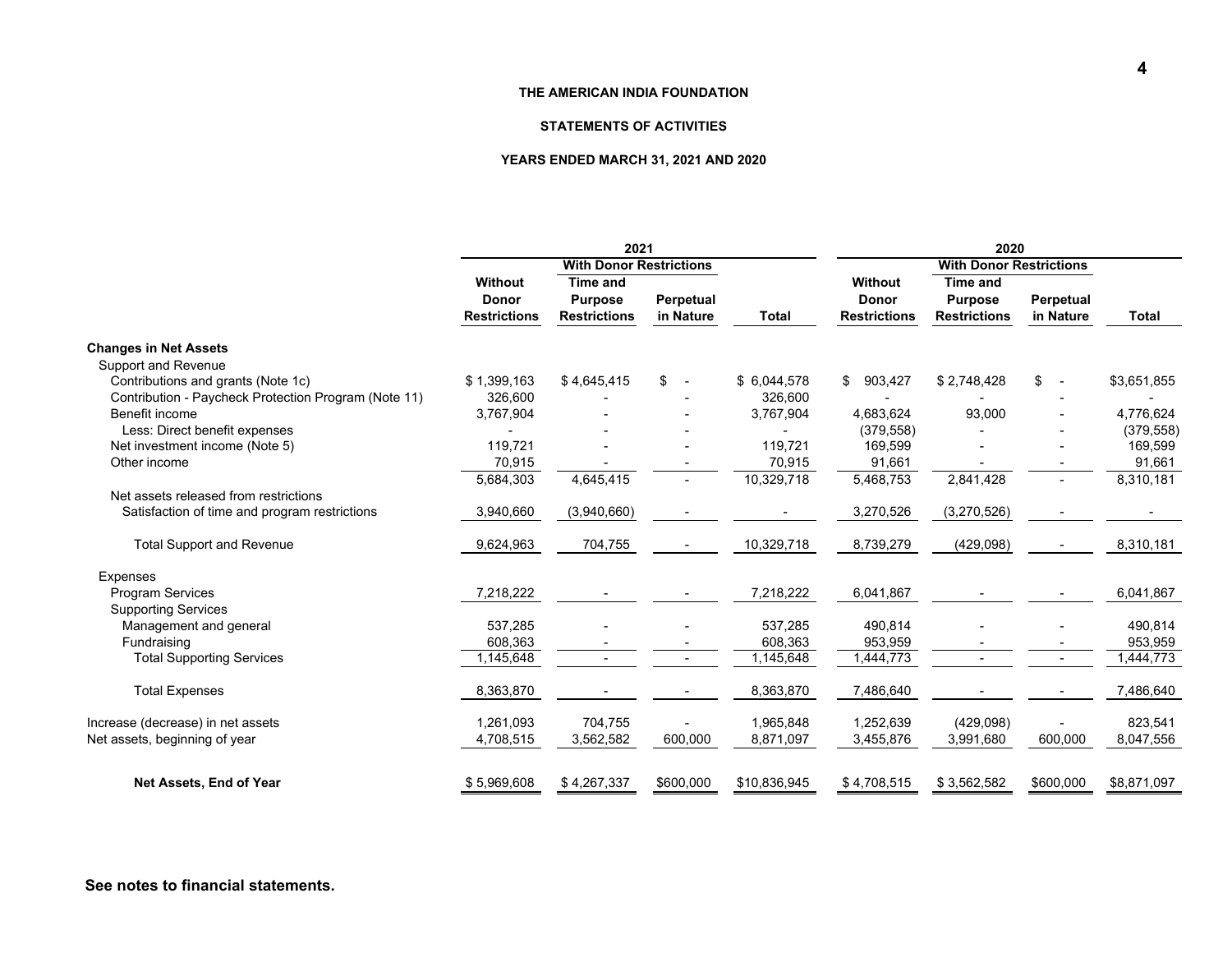#### **STATEMENT OF FUNCTIONAL EXPENSES**

#### **YEAR ENDED MARCH 31, 2021 WITH COMPARATIVE TOTALS FOR 2020**

|                                                    | 2021                                                  |                          |                  |                             |                           |              |     |                                                     |              | 2020 |                           |                    |                          |                                 |                                 |
|----------------------------------------------------|-------------------------------------------------------|--------------------------|------------------|-----------------------------|---------------------------|--------------|-----|-----------------------------------------------------|--------------|------|---------------------------|--------------------|--------------------------|---------------------------------|---------------------------------|
|                                                    | <b>Program Services</b><br><b>Supporting Services</b> |                          |                  |                             |                           |              |     |                                                     |              |      |                           |                    |                          |                                 |                                 |
|                                                    | <b>Education</b>                                      | Livelihood               | Public<br>Health | <b>Digital</b><br>Equalizer | Clinton<br><b>Fellows</b> | <b>COVID</b> |     | Engage,<br>Educate,<br>Inform and<br>Involve (EEII) | <b>Total</b> |      | Management<br>and General | <b>Fundraising</b> | Total                    | <b>Total</b><br><b>Expenses</b> | <b>Total</b><br><b>Expenses</b> |
|                                                    |                                                       |                          |                  |                             |                           |              |     |                                                     |              |      |                           |                    |                          |                                 |                                 |
| Grants - program related - AIFT                    | 644,255<br>\$                                         | 115,093<br>\$            | 596,992<br>-S    | \$384,921                   | \$195,829                 | \$2,165,527  |     | $\overline{\phantom{a}}$                            | \$4,102,617  | \$   |                           | \$                 | \$                       | \$4,102,617                     | \$3,970,396                     |
| Grants - direct to non-governmental organizations  | 99,998                                                | 85.741                   | 206,014          | 9,816                       |                           | 334,692      |     |                                                     | 736,261      |      |                           |                    |                          | 736,261                         | 45,070                          |
| Grants - Donor Advised Funds                       | 52,724                                                | 36,000                   |                  |                             |                           |              |     | $\overline{\phantom{a}}$                            | 88,724       |      |                           |                    |                          | 88,724                          | 25,700                          |
| Program and donor communications                   | $\overline{\phantom{a}}$                              | $\overline{\phantom{0}}$ |                  |                             |                           |              |     | $\overline{a}$                                      |              |      |                           |                    | $\overline{\phantom{a}}$ | $\overline{\phantom{a}}$        | 185,533                         |
| Stipends                                           |                                                       |                          |                  |                             | 21,675                    |              |     |                                                     | 21,675       |      |                           |                    |                          | 21,675                          | 70,582                          |
| <b>Salaries</b>                                    | 175,220                                               | 200.141                  | 205.180          | 195,678                     | 209,564                   | 288,534      |     | 195,265                                             | ,469,582     |      | 227.477                   | 212,598            | 440,075                  | 1,909,657                       | 1,435,904                       |
| Payroll taxes and fringe benefits                  | 58,391                                                | 63,367                   | 63,003           | 61,447                      | 77,512                    | 77,502       |     | 60,068                                              | 461,290      |      | 75,711                    | 70,196             | 145,907                  | 607,197                         | 464,816                         |
| Occupancy                                          | 20,102                                                | 22,962                   | 23,540           | 22,449                      | 23,548                    | 33,103       |     | 22,402                                              | 168,106      |      | 26,097                    | 24,391             | 50,488                   | 218,594                         | 285,222                         |
| Professional fees                                  |                                                       |                          |                  |                             |                           |              |     |                                                     |              |      | 119,742                   | 30,101             | 149,843                  | 149,843                         | 152,049                         |
| Consulting fees                                    | 7,625                                                 | 8,709                    | 8,929            | 8,515                       | 9,869                     | 12,556       |     | 8,497                                               | 64,700       |      | 9,899                     | 9,251              | 19,150                   | 83,850                          | 187,460                         |
| Telephone and internet                             | 1.407                                                 | 1.607                    | 1,647            | 1,571                       | 11,676                    | 2,316        |     | 1.567                                               | 21.791       |      | 1,826                     | 18,548             | 20,374                   | 42.165                          | 29,837                          |
| Office supplies and related expenses               | 2,619                                                 | 2.992                    | 3,067            | 2,925                       | 8.182                     | 4,313        |     | 3.359                                               | 27,457       |      | 3,399                     | 24,021             | 27,420                   | 54,877                          | 53,851                          |
| Repairs and maintenance                            | 931                                                   | 1.063                    | 1,090            | 1,039                       | 1,113                     | 1,533        |     | 1,037                                               | 7,806        |      | 1,208                     | 1,129              | 2,337                    | 10,143                          | 18,649                          |
| Travel, entertainment and lodging                  |                                                       |                          |                  | $\overline{\phantom{a}}$    | 18,411                    | $\sim$       |     | 2,432                                               | 20,843       |      | 2,433                     | 5,381              | 7,814                    | 28,657                          | 81,205                          |
| Cultivation, digital and Young Professional events | 336                                                   | 672                      | 672              | 672                         | 672                       | 1,681        |     | 672                                                 | 5,377        |      | 672                       | 2.972              | 3,644                    | 9,021                           | 79,589                          |
| Indirect benefit expenses                          |                                                       |                          |                  |                             |                           |              |     |                                                     |              |      |                           | 204,283            | 204,283                  | 204.283                         | 235,687                         |
| Depreciation                                       | 932                                                   | 1,064                    | 1,091            | 1,041                       | 1,114                     | 1,534        |     | 1,038                                               | 7,814        |      | 1,210                     | 1,131              | 2,341                    | 10,155                          | 5,531                           |
| Miscellaneous                                      | 1,675                                                 | 1,914                    | 1,962            | 1,871                       | 2,131                     | 2,759        |     | 1,867                                               | 14,179       |      | 67,611                    | 4,361              | 71,972                   | 86,151                          | 159,559                         |
| Total Expenses, 2021                               | \$1,066,215                                           | 541,325<br>\$            | \$1,113,187      | \$691,945                   | \$581,296                 | \$2,926,050  | S   | 298,204                                             | \$7,218,222  | S    | 537,285                   | 608,363<br>-SS     | \$1,145,648              | \$8,363,870                     |                                 |
| Total Expenses, 2020                               | \$1,397,335                                           | \$1,841,380              | \$1,122,734      | \$672,006                   | \$683,666                 | \$.          | \$. | 324,746                                             | \$6,041,867  | \$.  | 490,814                   | 953,959<br>\$      | \$1,444,773              |                                 | \$7,486,640                     |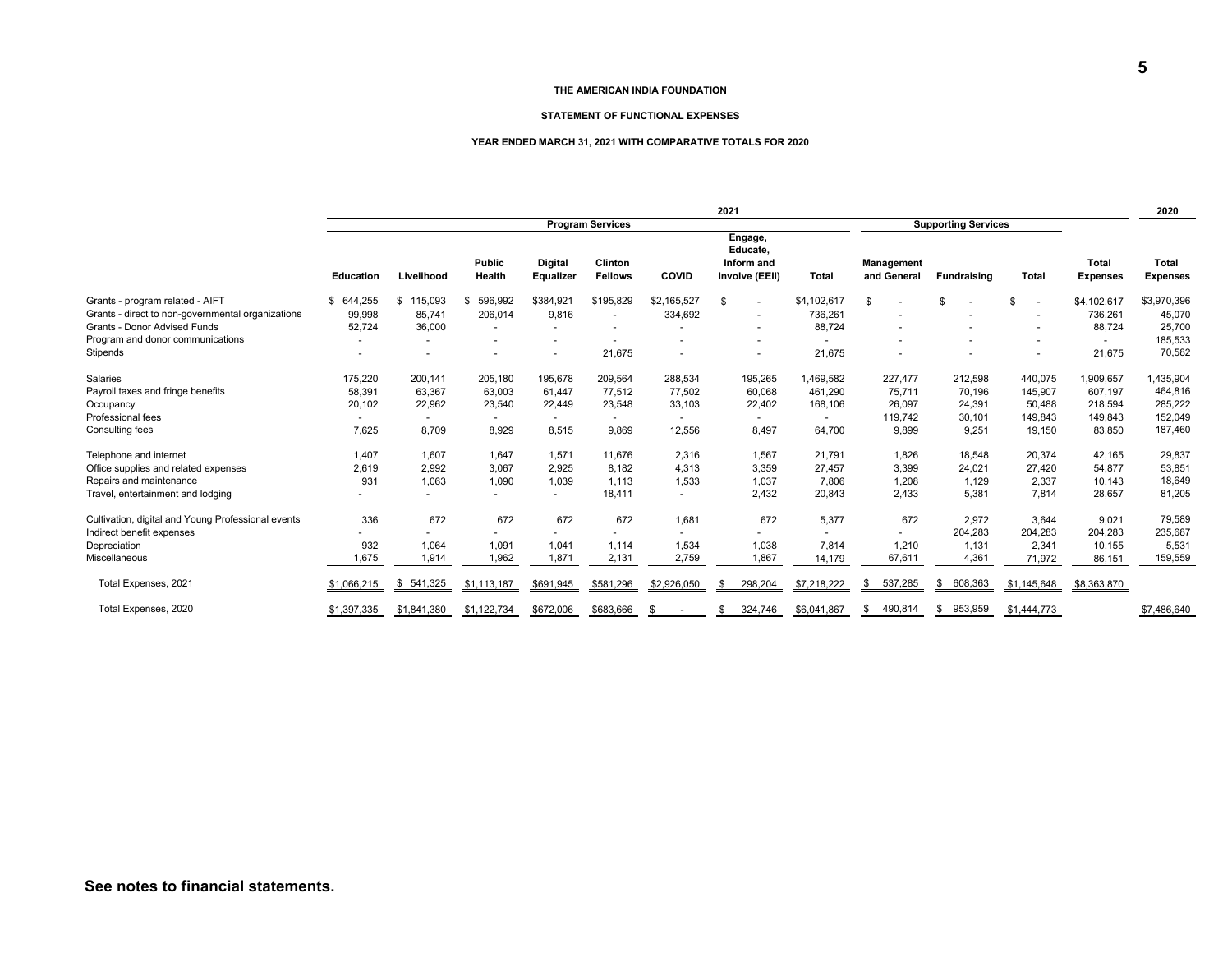#### **STATEMENT OF FUNCTIONAL EXPENSES**

#### **YEAR ENDED MARCH 31, 2020**

|                                                    | <b>Program Services</b> |                          |                  |                                    |                           |                                | <b>Supporting Services</b>                          |             |                                  |                    |              |                          |
|----------------------------------------------------|-------------------------|--------------------------|------------------|------------------------------------|---------------------------|--------------------------------|-----------------------------------------------------|-------------|----------------------------------|--------------------|--------------|--------------------------|
|                                                    | <b>Education</b>        | Livelihood               | Public<br>Health | <b>Digital</b><br><b>Equalizer</b> | Clinton<br><b>Fellows</b> | <b>COVID</b>                   | Engage,<br>Educate,<br>Inform and<br>Involve (EEII) | Total       | <b>Management</b><br>and General | <b>Fundraising</b> | <b>Total</b> | Total<br><b>Expenses</b> |
|                                                    |                         |                          |                  |                                    |                           |                                |                                                     |             |                                  |                    |              |                          |
| Grants - program related - AIFT                    | \$1,044,44'             | \$1,492,176              | 840,628<br>\$    | \$399,009                          | \$194,142                 | \$<br>$\overline{\phantom{a}}$ | \$                                                  | \$3,970,396 | -S                               | \$                 | \$           | \$3,970,396              |
| Grants - direct to non-governmental organizations  | 36,070                  |                          |                  |                                    |                           |                                | 9,000                                               | 45,070      |                                  |                    |              | 45,070                   |
| <b>Grants - Donor Advised Funds</b>                |                         | 25,700                   |                  |                                    |                           |                                |                                                     | 25,700      |                                  |                    |              | 25,700                   |
| Program and donor communications                   | 37,226                  | 53,172                   | 29,954           | 14,220                             | 6,919                     | $\overline{\phantom{a}}$       | $\overline{\phantom{0}}$                            | 141,491     | $\overline{\phantom{0}}$         | 44,042             | 44,042       | 185,533                  |
| Stipends                                           |                         |                          |                  |                                    | 70,582                    |                                | $\overline{\phantom{a}}$                            | 70,582      |                                  |                    |              | 70,582                   |
| <b>Salaries</b>                                    | 174,344                 | 171,159                  | 160,973          | 163,130                            | 212,590                   | $\overline{a}$                 | 190,316                                             | 1,072,512   | 174,164                          | 189,228            | 363,392      | 1,435,904                |
| Payroll taxes and fringe benefits                  | 58,097                  | 57,160                   | 49,664           | 52,475                             | 60,908                    | $\overline{\phantom{a}}$       | 71,216                                              | 349,520     | 58,699                           | 56,597             | 115,296      | 464,816                  |
| Occupancy                                          | 26,864                  | 26,431                   | 22,965           | 24,265                             | 28,757                    | $\overline{\phantom{a}}$       | 32,930                                              | 162,212     | 28,165                           | 94,845             | 123,010      | 285,222                  |
| Professional fees                                  |                         | $\overline{\phantom{a}}$ |                  | $\overline{\phantom{0}}$           |                           | $\overline{\phantom{a}}$       | $\overline{\phantom{0}}$                            |             | 82,788                           | 69,261             | 152,049      | 152,049                  |
| Consulting fees                                    | 6,150                   | 6,150                    | 9,225            | 9,225                              | 9,225                     | $\overline{\phantom{a}}$       | 9,225                                               | 49,200      | 10,700                           | 127,560            | 138,260      | 187,460                  |
| Telephone and internet                             | 1,910                   | 1,879                    | 1,633            | 1,725                              | 2,211                     | $\overline{\phantom{a}}$       | 2,342                                               | 11,700      | 6,470                            | 11,667             | 18,137       | 29,837                   |
| Office supplies and related expenses               | 1,435                   | $\overline{\phantom{a}}$ |                  | $\overline{\phantom{a}}$           | 19.804                    | $\overline{\phantom{a}}$       |                                                     | 21,239      | 5,310                            | 27.302             | 32,612       | 53,851                   |
| Repairs and maintenance                            | 2,312                   | 2,275                    | 1,977            | 2,089                              | 2.424                     | $\overline{a}$                 | 2,835                                               | 13,912      | 2,425                            | 2,312              | 4,737        | 18,649                   |
| Travel, entertainment and lodging                  | 645                     | 800                      | 552              | 583                                | 57,344                    | $\overline{\phantom{a}}$       | 791                                                 | 60,715      | 676                              | 19,814             | 20,490       | 81,205                   |
| Cultivation, digital and Young Professional events | 2,018                   | 2,018                    | 3,027            | 3,027                              | 3,027                     | $\overline{\phantom{a}}$       | 3,027                                               | 16,144      | 2,015                            | 61,430             | 63,445       | 79,589                   |
| Indirect benefit expenses                          |                         |                          |                  | $\overline{\phantom{0}}$           |                           | $\overline{\phantom{a}}$       |                                                     |             |                                  | 235,687            | 235,687      | 235,687                  |
| Depreciation                                       | 242                     | 239                      | 207              | 219                                | 254                       |                                | 297                                                 | 1,458       | 1,331                            | 2.742              | 4,073        | 5,531                    |
| <b>Miscellaneous</b>                               | 5,581                   | 2,221                    | 1,929            | 2,039                              | 15,479                    |                                | 2,767                                               | 30,016      | 118,071                          | 11,472             | 129,543      | 159,559                  |
| <b>Total Expenses</b>                              | \$1,397,335             | \$1,841,380              | \$1,122,734      | \$672,006                          | \$683,666                 | \$<br>$\overline{\phantom{a}}$ | 324,746<br>\$                                       | \$6,041,867 | 490,814<br>\$.                   | 953,959<br>\$      | \$1,444,773  | \$7,486,640              |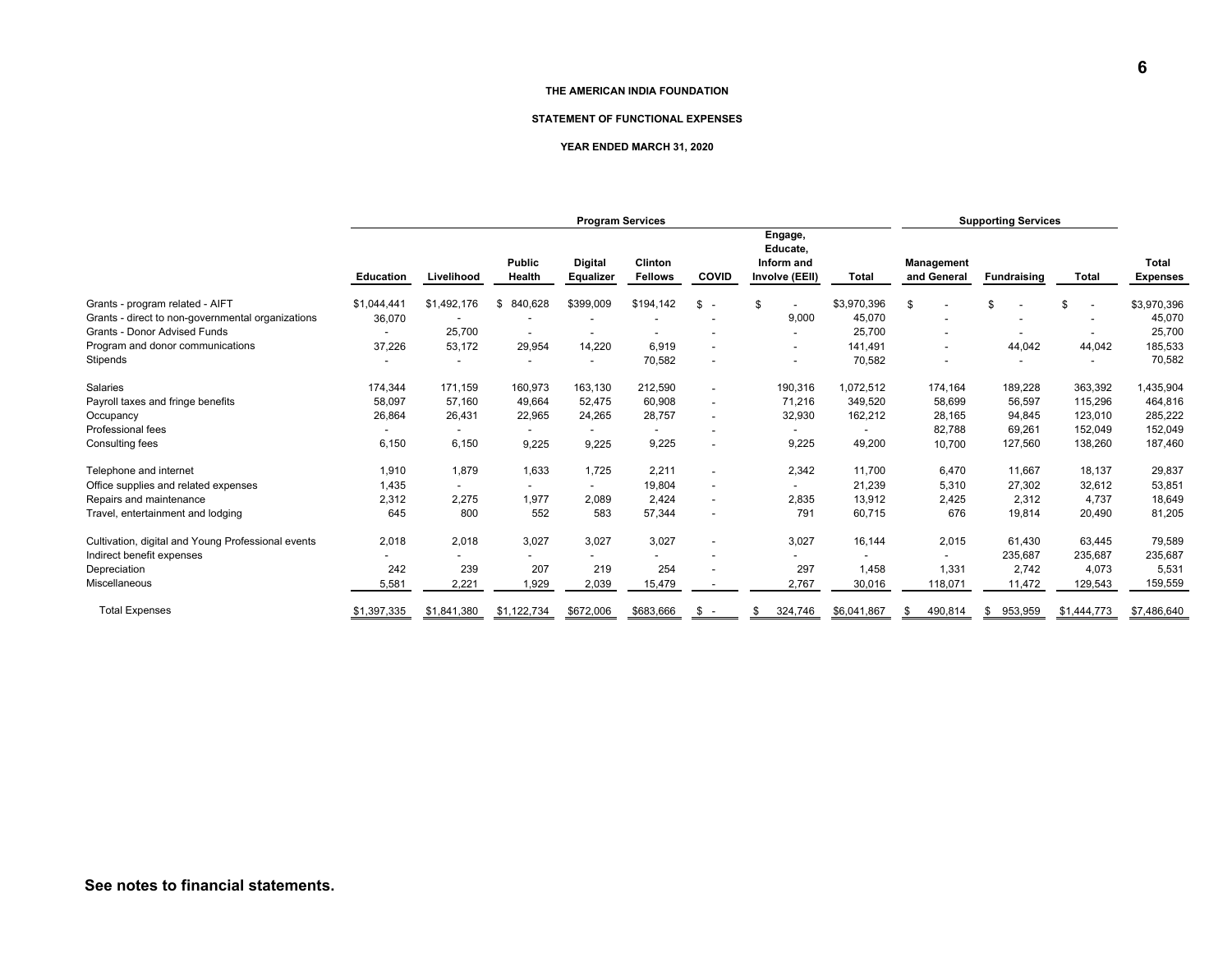# **STATEMENTS OF CASH FLOWS**

# **YEARS ENDED MARCH 31, 2021 AND 2020**

|                                                 | 2021        | 2020          |
|-------------------------------------------------|-------------|---------------|
| <b>Cash Flows From Operating Activities</b>     |             |               |
| Increase in net assets                          | \$1,965,848 | 823,541<br>\$ |
| Adjustments to reconcile increase in net assets |             |               |
| to net cash provided by operating activities:   |             |               |
| Depreciation                                    | 10,155      | 5,531         |
| Realized gain on investments                    | (68, 139)   |               |
| Unrealized (gain) loss on investments           | 14,403      | (39,094)      |
| Donated securities on hand                      |             | (29, 876)     |
| Decrease in:                                    |             |               |
| Contributions receivable                        | 754,865     | 651,135       |
| Prepaid expenses and other assets               | 233,200     | 70,212        |
| Advance to AIFT                                 |             | 88,593        |
| Increase (decrease) in:                         |             |               |
| Accounts payable and accrued expenses           | (32, 430)   | (103, 641)    |
| Deposits held                                   | (16, 499)   | 4,374         |
| Refundable event receipts                       | (439, 126)  | (152, 374)    |
| Refundable grant                                | (200,000)   | 200,000       |
| Net Cash Provided By Operating Activities       | 2,222,277   | 1,518,401     |
| <b>Cash Flows From Investing Activities</b>     |             |               |
| Purchase of property and equipment              | (1,898)     | (10, 595)     |
| Purchases of investments                        | (2,480,489) | (1, 295, 523) |
| Proceeds from sale of investments               | 1,867,009   | 57,086        |
| Net Cash Used By Investing Activities           | (615, 378)  | (1,249,032)   |
| Net increase in cash and cash equivalents       | 1,606,899   | 269,369       |
| Cash and cash equivalents, beginning of year    | 2,157,844   | 1,888,475     |
| <b>Cash and Cash Equivalents, End of Year</b>   | \$3,764,743 | \$2,157,844   |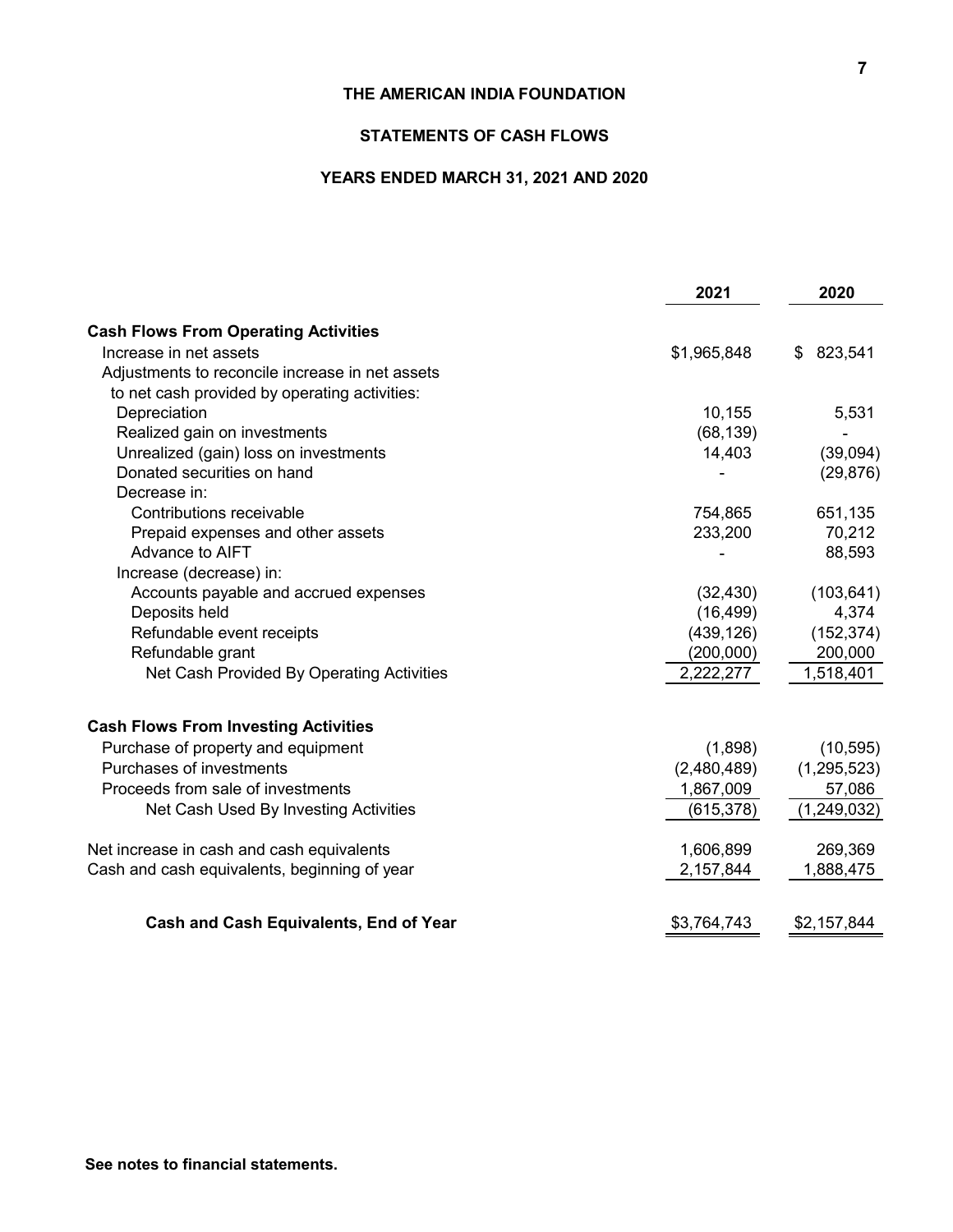# **NOTES TO FINANCIAL STATEMENTS**

## **MARCH 31, 2021 AND 2020**

## **Note 1 - Organization and Summary of Significant Accounting Policies**

### a - Organization

The American India Foundation ("AIF" or the "Organization") is a not-for-profit organization formed to provide financial, technological, and managerial resources toward helping the people of India realize their full potential and strengthening the bonds between the United States of America and India.

AIF has a memorandum of understanding ("MOU") with The American India Foundation Trust ("the Trust" or "AIFT") located in India. The MOU includes licensing and general grant administration agreements. The Trust will carry out developmental activities with funds provided by AIF. AIF and the Trust do not share any common members on their respective Boards of Directors, and accordingly, the transactions of the Trust have not been included in the accompanying financial statements.

Grants to the Trust from AIF, to support program related expenses, totaled \$4,102,617 and \$3,970,396 for the years ended March 31, 2021 and 2020, respectively (Note 8). In addition, \$736,261 and \$45,070 was awarded to nongovernmental organizations during the years ended March 31, 2021 and 2020, respectively.

b - Cash and Cash Equivalents

For purposes of the statement of cash flows, the Organization considers all highly liquid debt instruments purchased with a maturity of three months or less to be cash equivalents, except for those short-term investments and cash managed by AIF's investment managers as part of their long-term investment strategies.

c - Contributions and Contributions Receivable

Contributions are recognized when the donor makes a promise to give to the Organization, that is in substance, unconditional. Contributions that are restricted by the donor are reported as increases in net assets with donor restrictions. When a restriction is met, net assets with donor restrictions are reclassified to net assets without donor restrictions. Conditional promises to give, that have a measurable performance or other barrier and a right of return, are not recognized as support until the conditions have been met.

The Organization uses the allowance method to determine uncollectible promises to give, if any. The allowance is based on prior years' experience and management's analysis of specific promises made.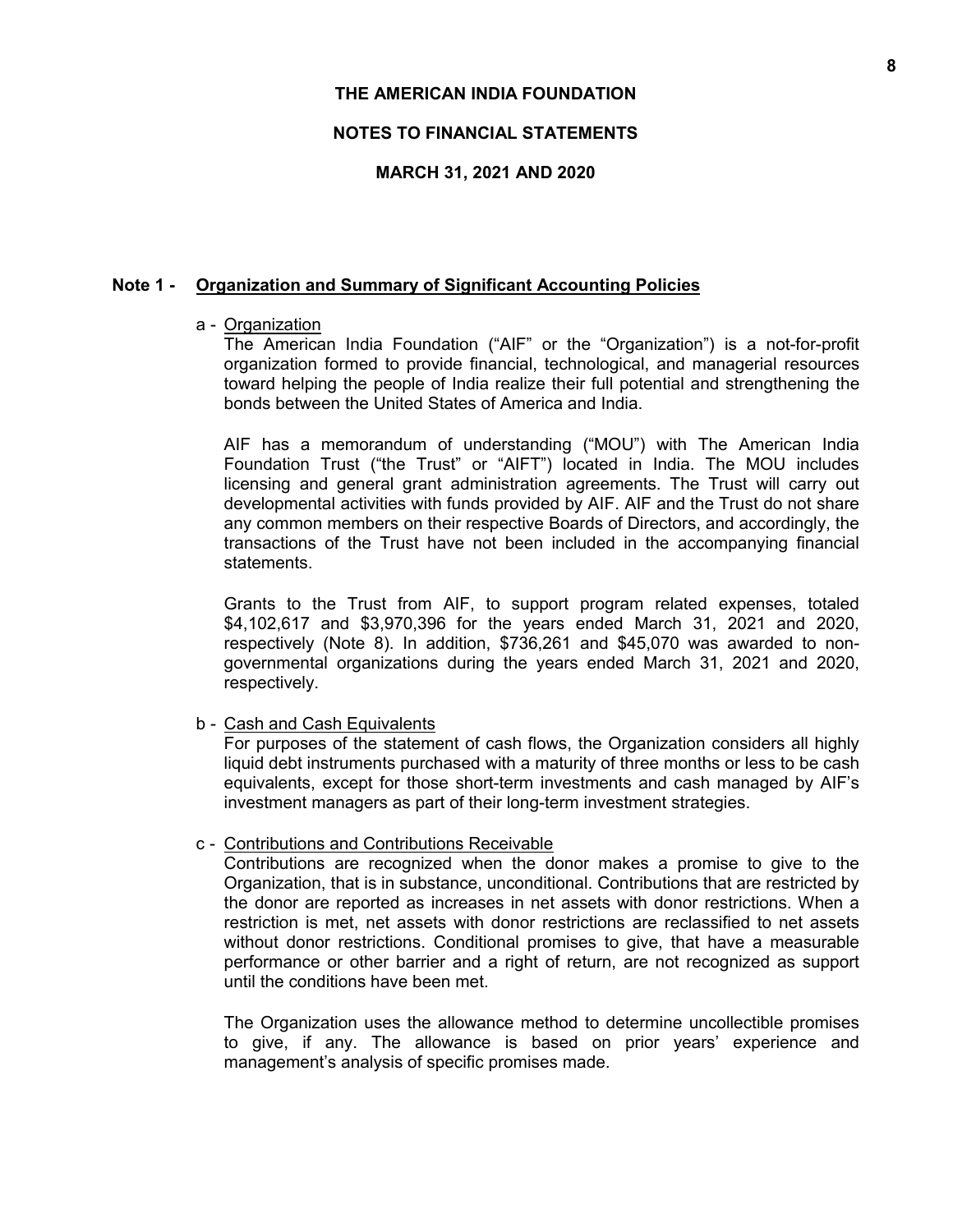## **NOTES TO FINANCIAL STATEMENTS**

### **MARCH 31, 2021 AND 2020**

### **Note 1 - Organization and Summary of Significant Accounting Policies (continued)**

### d - Fair Value Measurements

Fair value is an estimate of the exit price, representing the amount that would be received to sell an asset or paid to transfer a liability in an orderly transaction between market participants (i.e., the exit price at the measurement date). Fair value measurements are not adjusted for transaction costs. The fair value hierarchy prioritizes inputs to valuation techniques used to measure fair value into three levels.

Unadjusted quoted prices in active markets for identical assets and liabilities are referred to as Level 1 inputs. Inputs other than quoted market prices that are observable, either directly or indirectly and reasonably available are referred to as Level 2 inputs. Observable inputs reflect the assumptions market participants would use in pricing the asset or liability and are developed based on market data obtained from sources independent of the Organization. Unobservable inputs reflect the assumptions developed based on available information about what market participants would use in valuing the asset or liability and are referred to as Level 3 inputs.

An asset or liability's level within the fair value hierarchy is based on the lowest level of any input that is significant to the fair value measurement. Availability of observable inputs can vary and is affected by a variety of factors. The investment managers use judgment in determining fair value of assets and liabilities. Level 3 assets and liabilities involve greater judgment than Level 1 or Level 2 assets or liabilities.

The classification of investments in the fair value hierarchy is not necessarily an indication of the risks, liquidity, or degree of difficulty in estimating the fair value of each investment's underlying assets and liabilities.

All of the Organization's marketable investments are classified within Level 1 (prices in active markets for identical assets or liabilities) of the fair value hierarchy.

#### e - Investments

The Organization reflects its marketable investments at fair value in the statement of financial position. Restricted stock is reflected at the appraised value at the time of donation. Interest, dividends, and gains and losses on investments are reflected in the statement of activities as increases and decreases in net assets without donor restrictions, unless their use is restricted by explicit donor stipulations or by law.

Purchases and sales of investments reflected in the statement of cash flows are reported net of short-term investments with maturities of three months or less.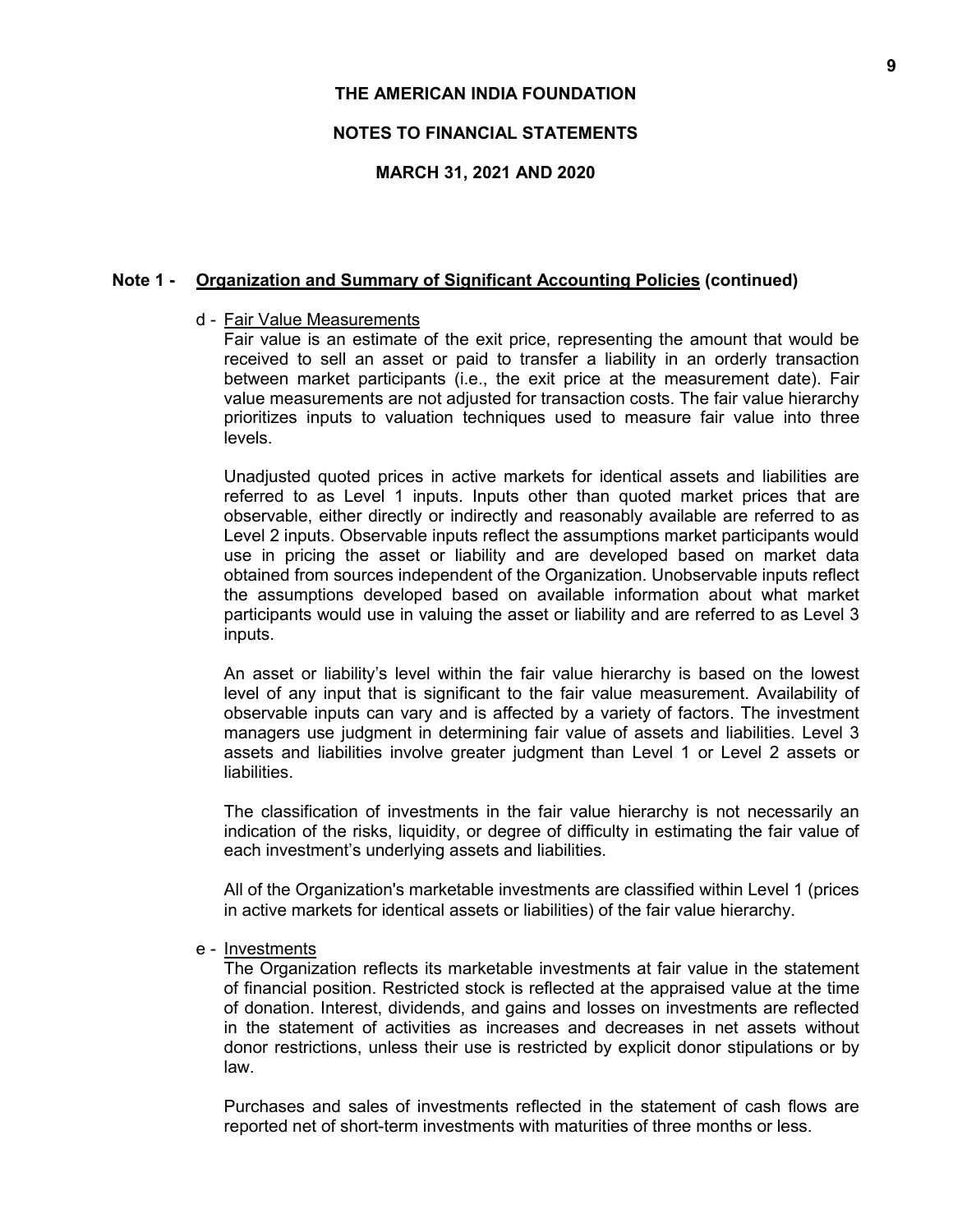# **NOTES TO FINANCIAL STATEMENTS**

# **MARCH 31, 2021 AND 2020**

# **Note 1 - Organization and Summary of Significant Accounting Policies (continued)**

f - Property and Equipment

Property and equipment acquired are recorded at cost and are depreciated using the straight-line method over the estimated useful life of the related asset.

g - Grants Awarded

Unconditional grants are recorded when awarded to the grantee organization.

h - Financial Statement Presentation

The financial statements of the Organization have been prepared in accordance with accounting principles generally accepted in the United States, which require the Organization to report information regarding its financial position and activities according to the following net asset classifications:

# Net Assets Without Donor Restrictions

Net assets that are not subject to donor-imposed restrictions and may be expended for any purpose in performing the primary objectives of the Organization. These net assets may be used at the discretion of the Organization's management and Board of Directors.

# Net Assets With Donor Restrictions

Net assets subject to stipulations imposed by donors and grantors. Some donor restrictions are temporary in nature; those restrictions will be met by actions of the Organization or the passage of time. Other donor restrictions are perpetual in nature, whereby the donor has stipulated the funds be maintained in perpetuity.

i - Estimates

The preparation of financial statements in conformity with generally accepted accounting principles requires management to make estimates and assumptions that affect certain reported amounts and disclosures. Accordingly, actual results could differ from those estimates.

# j - Income Taxes

The American India Foundation is a not-for-profit organization exempt from federal income taxes under Section 501(c) (3) of the Internal Revenue Code and has been designated as an organization which is not a private foundation.

# k - Subsequent Events

The Organization has evaluated subsequent events through February 11, 2022, the date that the financial statements are considered available to be issued.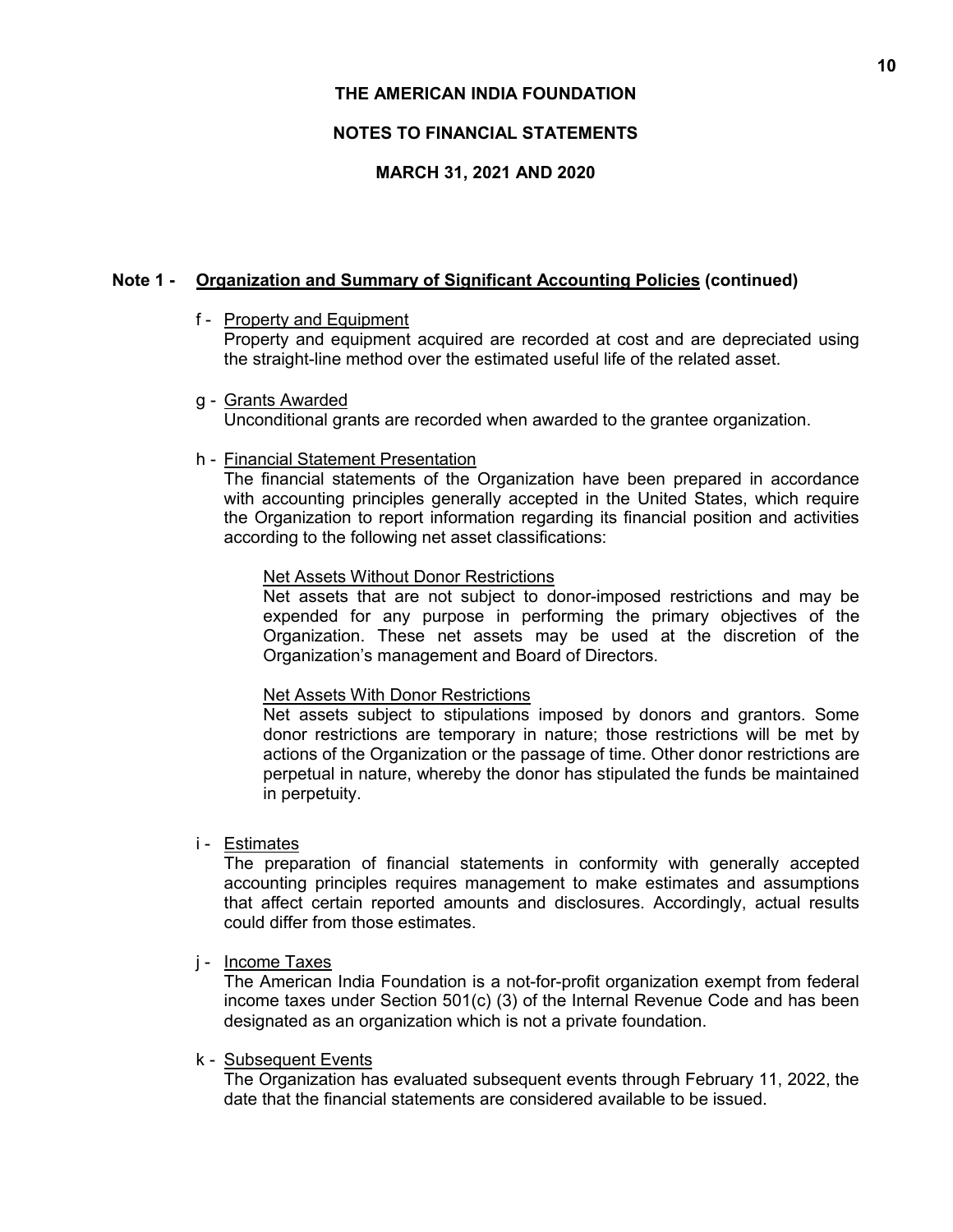# **NOTES TO FINANCIAL STATEMENTS**

# **MARCH 31, 2021 AND 2020**

# **Note 1 - Organization and Summary of Significant Accounting Policies (continued)**

# l - Functional Allocation of Expenses

The financial statements report certain categories of expenses that are attributable to more than one program or supporting function. Expenses are applied directly to programs where applicable or allocated on a reasonable and consistent basis. A substantial portion of the Organization's expenses are directly related to program activities. The expenses that are allocated include payroll and benefits, occupancy, consulting fees, telephone and internet, office supplies, repairs and maintenance, depreciation, and certain miscellaneous expenses which are allocated on the basis of staff time and effort.

## m - Recent Accounting Pronouncement

In February 2016, the FASB issued ASU 2016-02, *Leases* ("*Topic 842"*). The core principles of ASU 2016-02 change the way organizations will account for their leases by recognizing lease assets and related liabilities on the statements of financial position for all leases with terms longer than twelve months and disclosing key information about leasing arrangements. ASU 2016-02 is effective for fiscal years beginning after December 15, 2021. The Organization is currently evaluating the impact of ASU 2016-02 on its financial statements.

# **Note 2 - Information Regarding Liquidity and Availability**

The Organization operates with a balanced budget for each fiscal year based on the revenues expected to be available to fund anticipated expenses. A substantial portion of annual revenue is comprised of contribution revenue raised during the current year, and revenue from other sources earned during the year. The Organization considers general expenditures to consist of all expenses related to its ongoing program activities, and the expenses related to general and administrative and fundraising activities undertaken to support those services.

The Organization regularly monitors liquidity to meet its operating needs and other commitments and obligations, while seeking to maximize the investment of its available funds. Management prepares regular cash flow projections to determine liquidity needs, and has a policy to maintain liquid financial assets on an ongoing basis sufficient to cover ninety days of general expenditures. Financial assets in excess of daily cash requirements are invested in money market funds and certificates of deposit.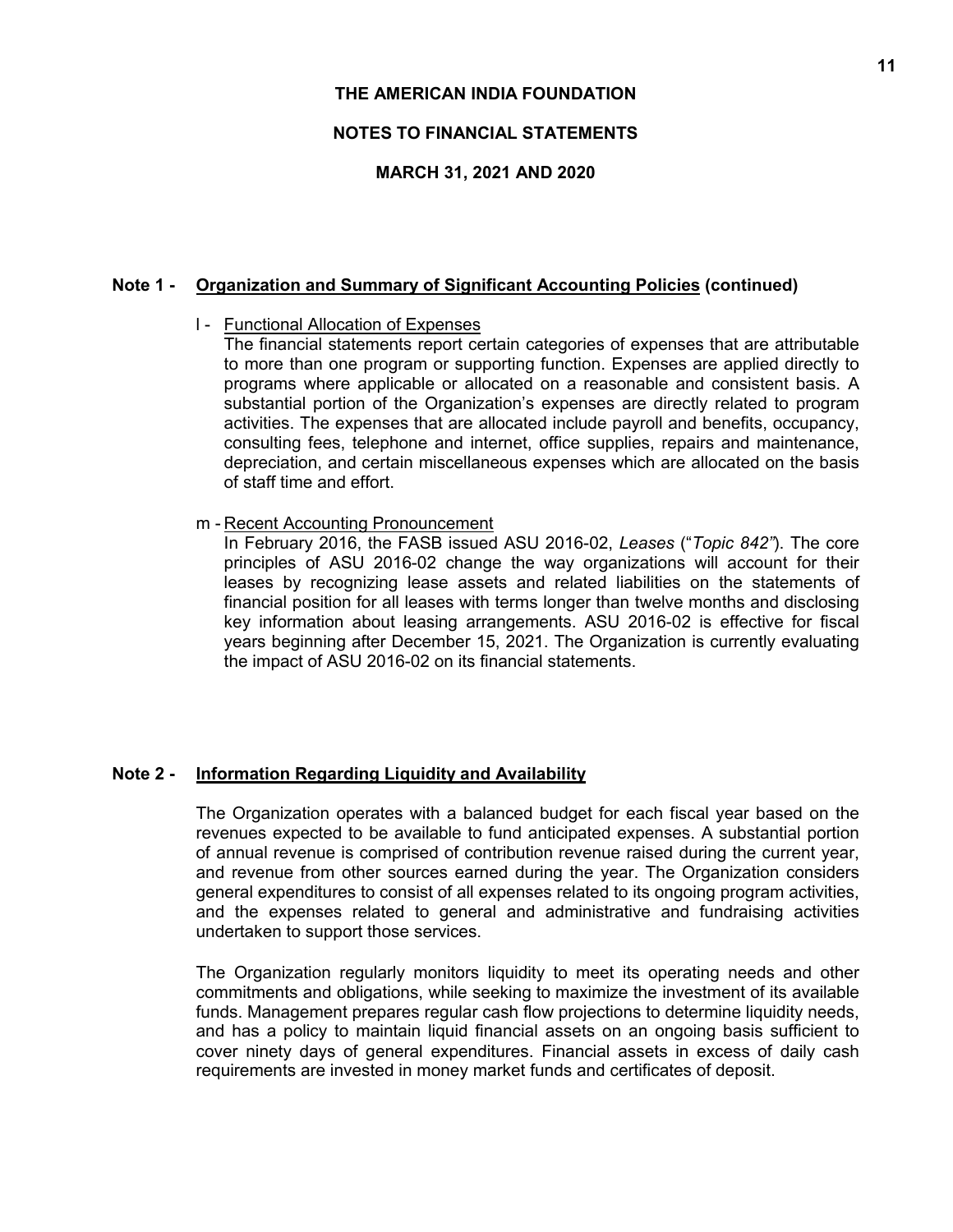# **NOTES TO FINANCIAL STATEMENTS**

# **MARCH 31, 2021 AND 2020**

# **Note 2 - Information Regarding Liquidity and Availability (continued)**

The Organization's financial assets as of March 31, 2021 and 2020 available to meet cash needs for general expenditures within one year are summarized as follows:

|                                                                                                                                                                   | 2021                                | 2020                                  |
|-------------------------------------------------------------------------------------------------------------------------------------------------------------------|-------------------------------------|---------------------------------------|
| Financial Assets at Year End:<br>Cash and cash equivalents<br>Investments<br>Contributions receivable                                                             | \$3,764,743<br>6,854,555<br>502,885 | \$2,157,844<br>6,187,339<br>1,257,750 |
| <b>Total Financial Assets</b>                                                                                                                                     | 11,122,183                          | 9,602,933                             |
| Less: Amounts not Available to be Used within One Year:<br>Net assets with donor restrictions, subject to expenditure<br>for specific purposes or passage of time | (4,267,337)                         | (3, 562, 582)                         |
| Plus: Net assets with donor restrictions expected to be<br>met in less than one year                                                                              | 3,663,867                           | 2,015,289                             |
| Net assets with donor restrictions for endowment, subject<br>to spending policy and appropriation                                                                 | (600,000)                           | (600,000)                             |
| <b>Financial Assets Available to Meet General Expenditures</b><br>within One Year                                                                                 | <u>\$ 9,918</u> .713                | \$7.455.640                           |

# **Note 3 - Net Assets With Donor Restrictions**

a - Time and Purpose Restrictions

Net assets with time and purpose restrictions at March 31, 2021 and 2020 are restricted for the following purposes:

|                         | 2021        | 2020        |
|-------------------------|-------------|-------------|
| Public health           | \$1,091,735 | \$1,235,004 |
| Education               | 986,412     | 600,305     |
| Livelihood              | 542,330     | 504,452     |
| COVID-19                | 519,960     |             |
| Digital equalizer       | 508,041     | 306,197     |
| Clinton fellows         | 331,615     | 455,961     |
| Relief programs         | 124,318     | 158,624     |
| Donor advised funds     | 85,140      | 197,165     |
| <b>IIMPACT</b>          | 39,900      |             |
| Circle of Hope          | 28,337      | 103,373     |
| Young professionals     | 9,549       |             |
| Future periods and gala |             | 1,501       |
|                         | \$4.267.337 | \$3,562,582 |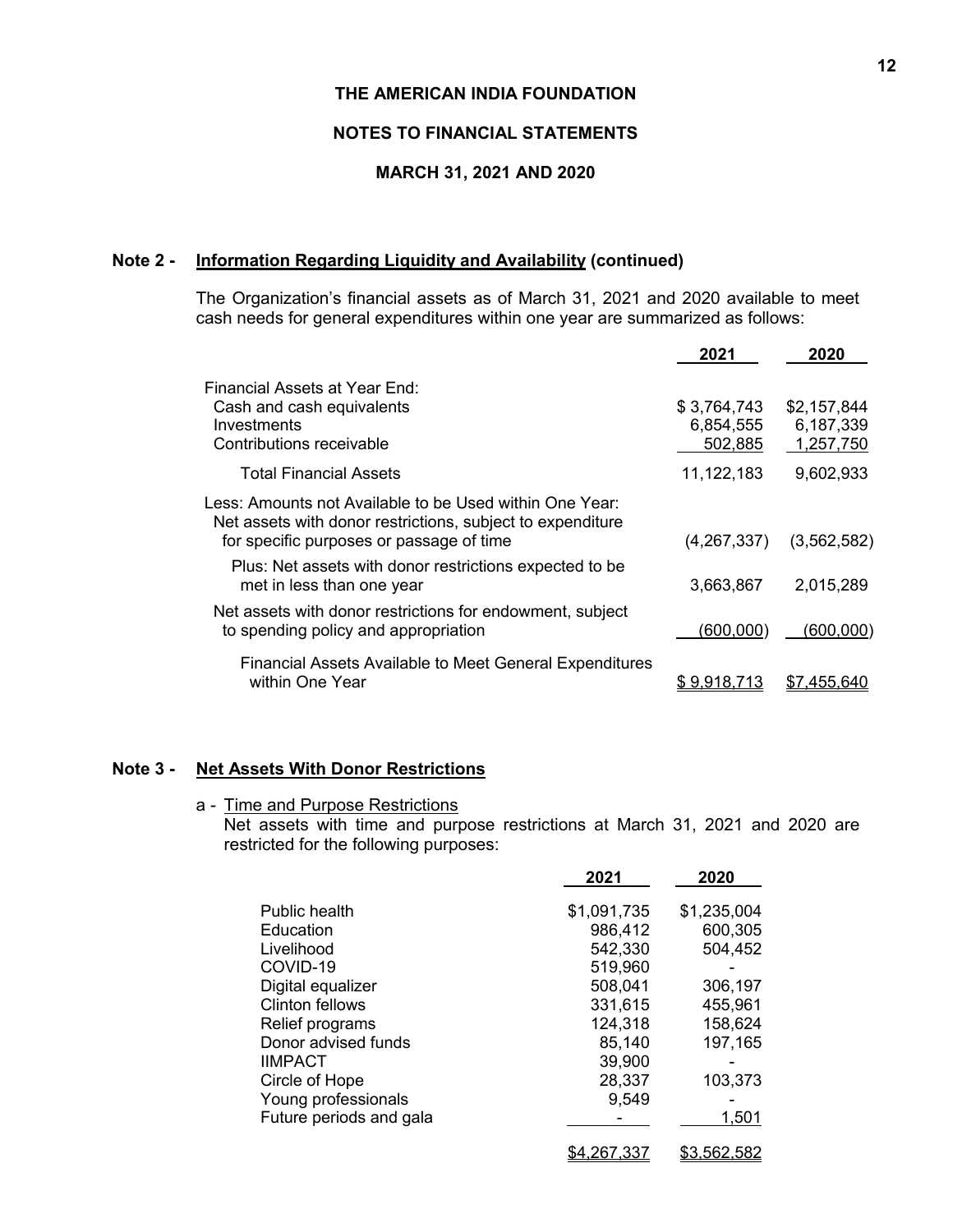# **NOTES TO FINANCIAL STATEMENTS**

# **MARCH 31, 2021 AND 2020**

# **Note 3 - Net Assets With Donor Restrictions (continued)**

# b - Endowment Funds

The Organization's endowment consists of two funds established for general support. As required by generally accepted accounting principles, net assets associated with endowment funds are classified and reported based on the existence or absence of donor-imposed restrictions.

Consistent with New York Prudent Management of Institutional Funds Act (NYPMIFA), the Organization classifies as net assets with donor restrictions (a) the original value of gifts donated to the permanent endowment, (b) the original value of subsequent gifts to the permanent endowment, and (c) accumulations to the permanent endowment made in accordance with the direction of any applicable donor gift instrument at the time the accumulation is added to the fund.

The remaining portion of the donor-restricted endowment that is not for investment in perpetuity is classified as endowment subject to spending policy and appropriation until those amounts are appropriated for expenditure by the Organization.

In accordance with NYPMIFA, the Organization considers the following factors in making a determination to appropriate or accumulate donor-restricted endowment funds:

- (i) the duration and preservation of the endowment fund;
- (ii) the purposes of the Organization and the endowment fund;
- (iii) general economic conditions;
- (iv) the possible effect of inflation or deflation;
- (v) the expected total return from income and the appreciation of investments;
- (vi) other resources of the Organization;
- (vii) where appropriate and circumstances would otherwise warrant, alternatives to expenditure of the endowment fund, giving due consideration to the effect that such alternatives may have on the Organization; and
- (viii) the investment policy of the Organization

Changes in the Organization's endowment funds for the years ended March 31, 2021 and 2020 are summarized as follows:

|                                                                                              | 2021                                                  |                                    |                    |  |  |  |
|----------------------------------------------------------------------------------------------|-------------------------------------------------------|------------------------------------|--------------------|--|--|--|
|                                                                                              | <b>Without</b><br><b>Donor</b><br><b>Restrictions</b> | <b>Investment</b><br>in Perpetuity | Total              |  |  |  |
| Endowment funds, beginning of year<br>Investment return<br>Appropriation of endowment assets | S<br>4,737                                            | \$600,000                          | \$600,000<br>4,737 |  |  |  |
| to operations                                                                                | (4,737)                                               |                                    | (4,737)            |  |  |  |
| Endowment Funds, End of Year                                                                 |                                                       | \$600,000                          | \$600,000          |  |  |  |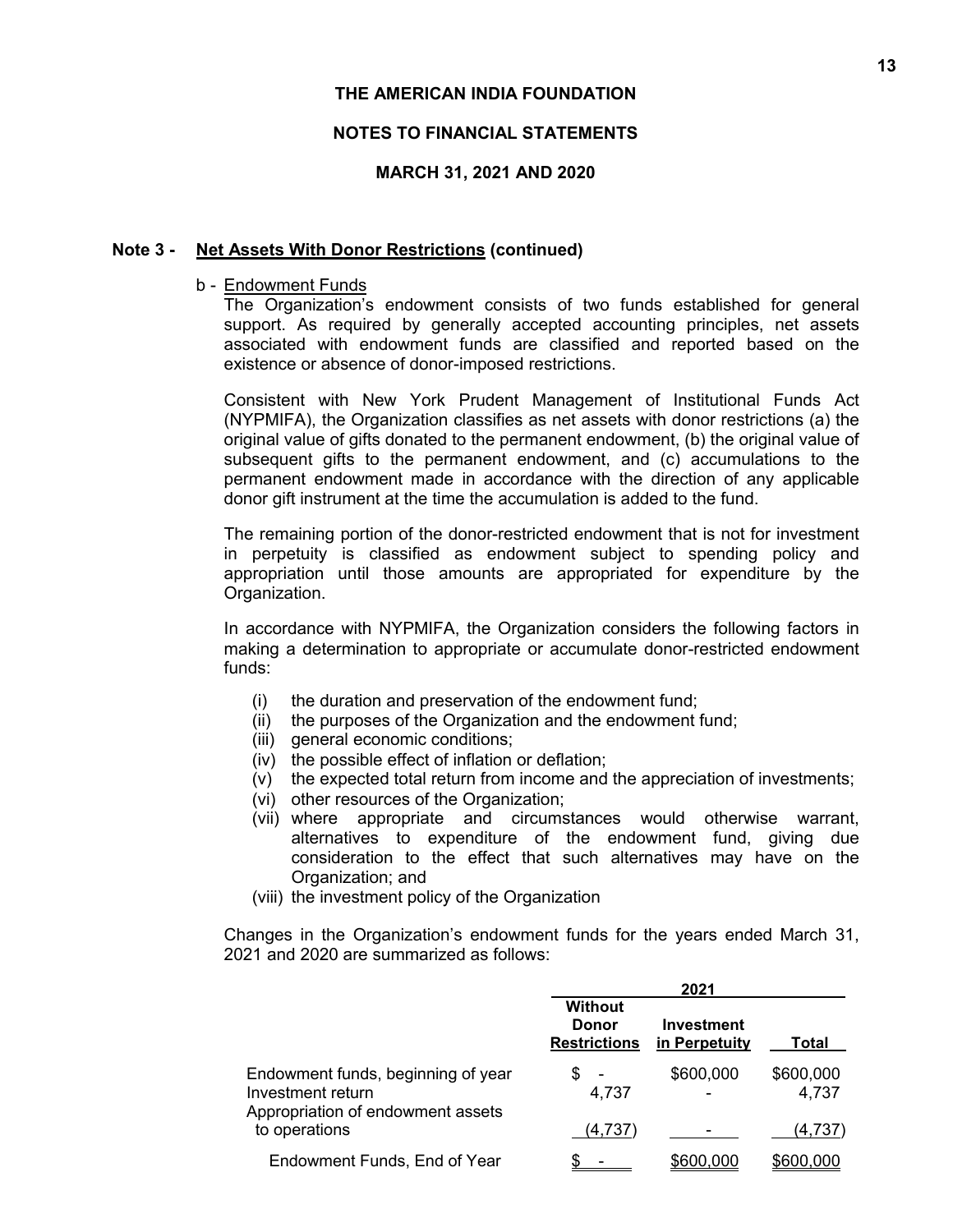# **NOTES TO FINANCIAL STATEMENTS**

## **MARCH 31, 2021 AND 2020**

## **Note 3 - Restrictions on Assets (continued)**

### b - Endowment Funds (continued)

|                                                                                              | 2020                                           |                             |                     |  |  |  |
|----------------------------------------------------------------------------------------------|------------------------------------------------|-----------------------------|---------------------|--|--|--|
|                                                                                              | <b>Without</b><br>Donor<br><b>Restrictions</b> | Investment<br>in Perpetuity | Total               |  |  |  |
| Endowment funds, beginning of year<br>Investment return<br>Appropriation of endowment assets | S<br>17,503                                    | \$600,000                   | \$600,000<br>17,503 |  |  |  |
| to operations                                                                                | (17, 503)                                      |                             | (17, 503)           |  |  |  |
| Endowment Funds, End of Year                                                                 |                                                | \$600,000                   | \$600,000           |  |  |  |

#### *Return Objective and Risk Parameters*

The primary investment objective of AIF is to preserve and protect its assets by earning a total return for each fund appropriate to each fund's time horizon, liquidity needs, and risk tolerance. AIF seeks to eliminate any excess interest rate risk by limiting the type and the time horizons of its investments.

#### *Strategies Employed for Achieving Objectives and Spending Policy*

### Asset Quality

Fixed income securities - The quality rating of bonds and notes must be "A" or better, as rated by Standard & Poor's and Moody's. The portfolio may consist of only transitional principal and interest obligations (no derivatives) with maturities of seven years or less.

Cash/Cash equivalents - The quality rating of commercial paper must be A-1, as rated by Standard & Poor's, P-1, as rated by Moody's, or better. The assets of any money market mutual funds must comply with rule 2a-7.

AIF has taken a conservative view of protecting capital and has been primarily investing in money markets, corporate bonds and FDIC insured CD's based on the guidelines set by the Finance Committee.

The Organization has a policy of appropriating 100% of endowment earnings.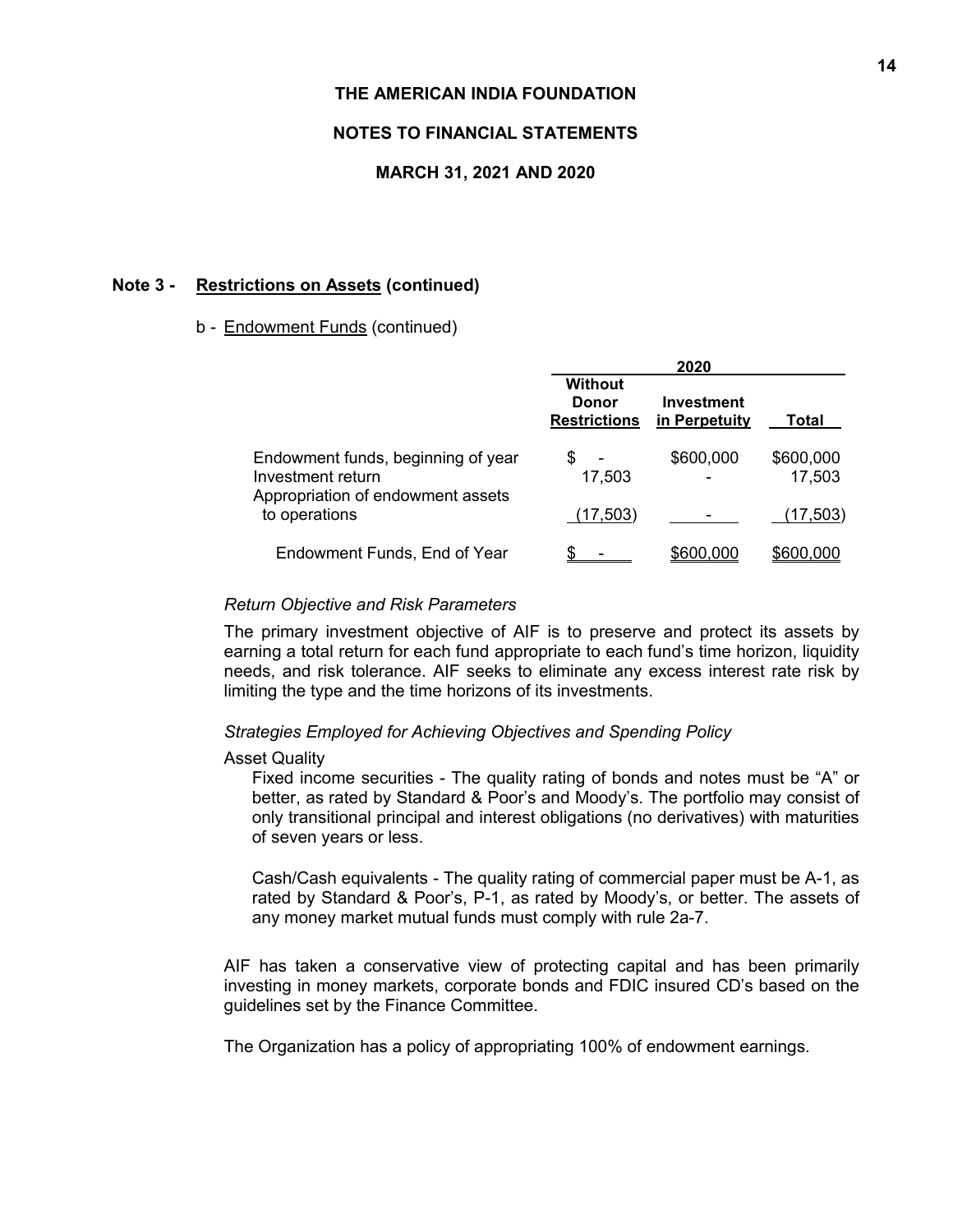# **NOTES TO FINANCIAL STATEMENTS**

# **MARCH 31, 2021 AND 2020**

# **Note 4 - Concentration of Credit Risk**

The Organization maintains cash and cash equivalent balances in financial institutions, which, from time to time, may exceed the Federal Depository Insurance Corporation limit and subject the Organization to concentration of credit risk.

# **Note 5 - Investments**

Investments are reflected at the carrying value and consist of the following at March 31:

|                                             | 2021        |             | 2020          |              |  |
|---------------------------------------------|-------------|-------------|---------------|--------------|--|
|                                             |             | Carrying    |               | Carrying     |  |
|                                             | Cost        | Value       | Cost          | Value        |  |
| Cash and money market funds                 | \$4,108,754 | \$4,108,754 | 266,239<br>\$ | 266,239<br>S |  |
| Certificates of deposit                     | 1,288,000   | 1,289,260   | 3.911.000     | 3,918,571    |  |
| Government securities                       | 605,155     | 609,821     | 809,244       | 852,289      |  |
| Municipal bonds                             |             |             | 256,689       | 271,962      |  |
| Corporate bonds                             | 60,601      | 60,744      | 412,203       | 420,688      |  |
| Mutual funds                                | 352,652     | 365,553     | 396.699       | 379,427      |  |
| Equities                                    | 246,869     | 259,292     | 29,876        | 20,823       |  |
| <b>REIT</b>                                 | 101,538     | 103,791     |               |              |  |
| Investments, Level 1, carried at fair value | 6,763,569   | 6,797,215   | 6,081,950     | 6,129,999    |  |
| Restricted stock, valued at appraised       |             |             |               |              |  |
| value at time of donation                   | 57,340      | 57,340      | 57,340        | 57,340       |  |
|                                             | \$6.820.909 | \$6,854,555 | \$6.139.290   | \$6,187,339  |  |

In fiscal year 2012, The American India Foundation received a donation of stock in a privately held company, which is not marketable. The shares are reflected at the appraisal value at the date of donation. Sale of this stock is subject to restrictions.

Net investment income is summarized as follows for the years ended March 31:

|                                                                                                                   | 2021                                         | 2020                |
|-------------------------------------------------------------------------------------------------------------------|----------------------------------------------|---------------------|
| Interest and dividend income<br>Realized gain on investments<br>Unrealized gain on investments<br>Investment fees | \$77,623<br>68,139<br>(14, 403)<br>(11, 638) | \$130,505<br>39,094 |
|                                                                                                                   | \$119,721                                    | \$169.599           |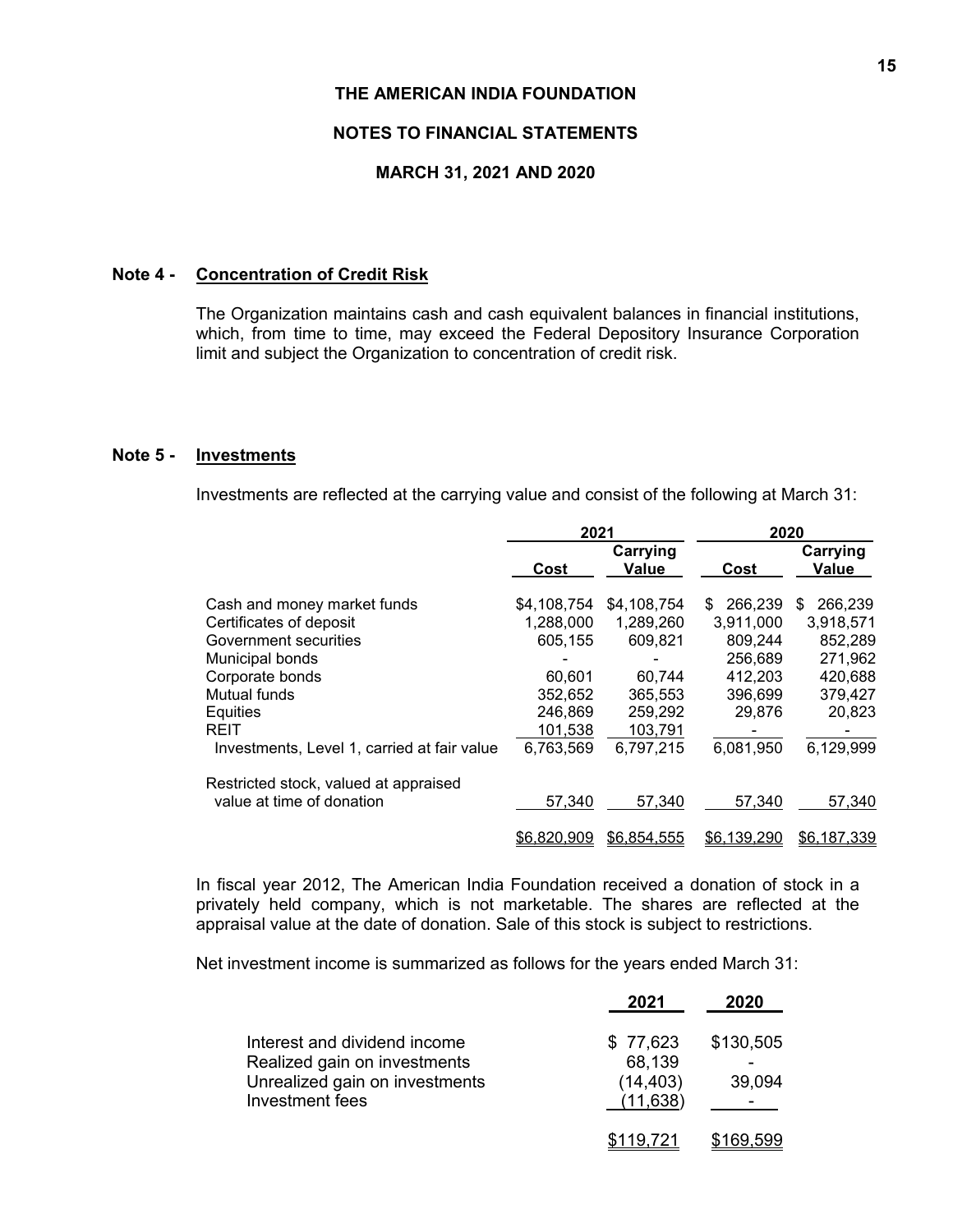# **NOTES TO FINANCIAL STATEMENTS**

# **MARCH 31, 2021 AND 2020**

## **Note 6 - Contributions Receivable**

### a - Contributions Receivable

Contributions receivable to give at March 31, 2021 and 2020 are due as follows:

|                                                                             | 2021                                           |                                      |                                     |  |  |  |
|-----------------------------------------------------------------------------|------------------------------------------------|--------------------------------------|-------------------------------------|--|--|--|
|                                                                             | <b>Without</b><br>Donor<br><b>Restrictions</b> | With<br>Donor<br><b>Restrictions</b> | Total                               |  |  |  |
| Less than one year                                                          | \$175,000                                      | \$327,885                            | \$502,885                           |  |  |  |
|                                                                             |                                                | 2020                                 |                                     |  |  |  |
|                                                                             | <b>Without</b><br>Donor<br><b>Restrictions</b> | With<br>Donor<br><b>Restrictions</b> | <b>Total</b>                        |  |  |  |
| Less than one year<br>One to three years<br>Less: Discount to present value | \$339,791                                      | \$726,570<br>203,209<br>(11, 820)    | \$1,066,361<br>203,209<br>(11, 820) |  |  |  |
| Total                                                                       |                                                | \$917,959                            |                                     |  |  |  |

Uncollectible contributions receivable are expected to be insignificant. Unconditional contributions receivable that are due in more than one year are discounted to net present value using a rate of 3%.

### b - Conditional Contributions Receivable

At March 31, 2021, the Organization was awarded approximately \$1,372,000 of contributions that have barriers that were not met by year end, and accordingly have not been recognized as support in the accompanying financial statements.

## **Note 7 - Property and Equipment**

Property and equipment consist of the following:

|                                | ∟ife      | 2021       | 2020          |
|--------------------------------|-----------|------------|---------------|
| Computer equipment             | 3-5 years | \$106,535  | \$104,637     |
| Website                        | 3 years   | 50,507     | 50,507        |
|                                |           | 157.042    | 155,144       |
| Less: Accumulated depreciation |           | (142, 561) | (132, 406)    |
|                                |           |            |               |
|                                |           | 14 481     | <u>22.738</u> |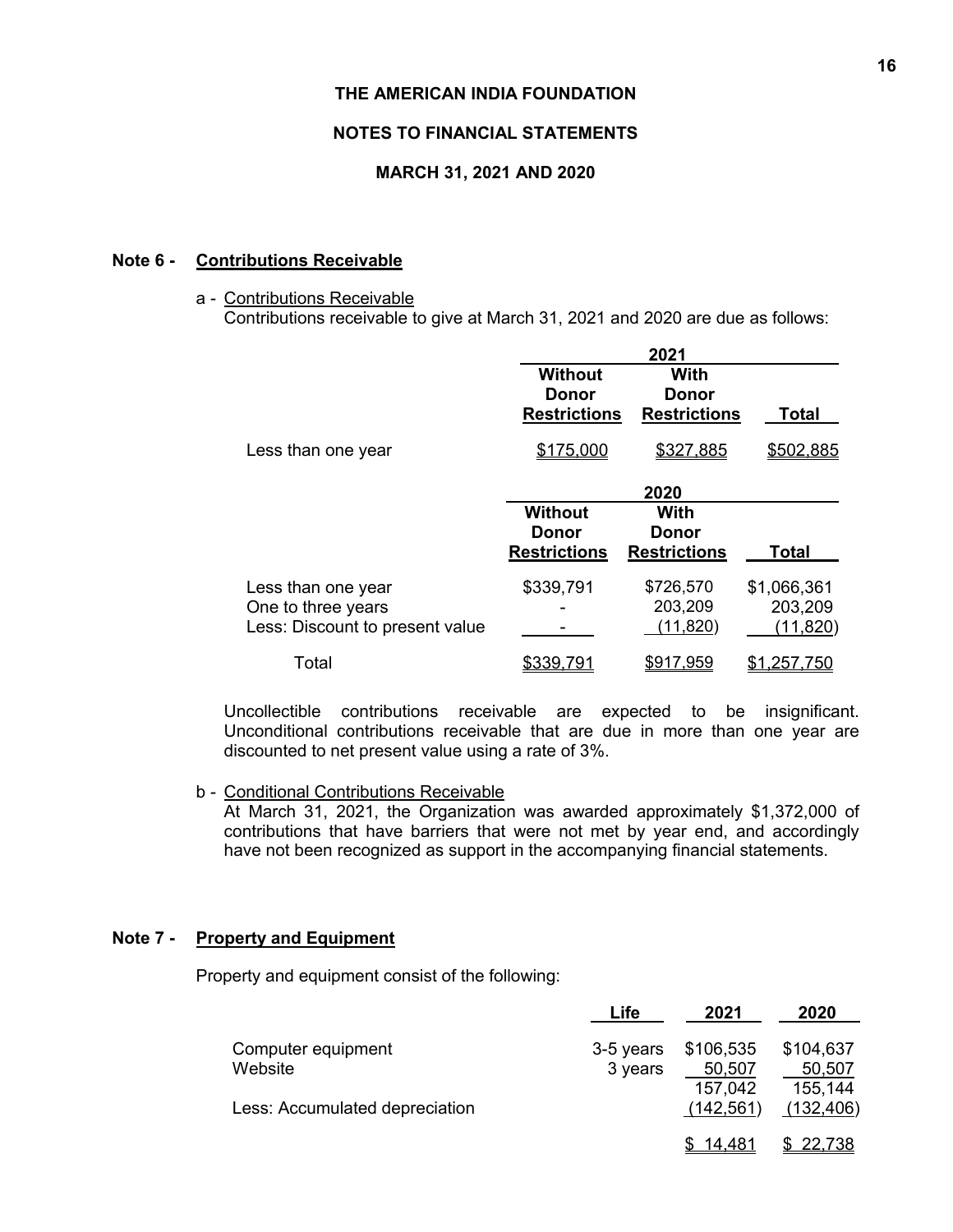# **NOTES TO FINANCIAL STATEMENTS**

# **MARCH 31, 2021 AND 2020**

## **Note 8 - Grant Making Activities**

AIF awards grants to AIFT in support of its programs for Education, Livelihood, Public Health, Digital Equalizer, Clinton Fellows, and COVID.

During the year ended March 31, 2021, AIF also provided grants to Indian nongovernmental organizations (NGO's) that are executing development projects in India. The initial focus of the grant making activities was to provide relief and rehabilitation assistance to victims of the Gujarat earthquake. The grant making activities have since expanded to focus on accelerating social and economic development in all of India.

AIF enters into Memorandums of Understanding ("MOU") with the NGO's. The NGO's are responsible for carrying out developmental activities with funds provided by AIF, and, if applicable, with matching contributions provided by other organizations. The amounts due to the NGO's are generally payable in installments based on certain criteria and/or milestones achieved as contained within the MOU. If at any stage AIF is not satisfied with the quantity or quality of the work on the project, it can withhold payment. Therefore, the unpaid balance is not reflected in these financial statements.

MOUs are written in which each installment to be paid to a NGO is contingent upon the NGO's compliance with the requirements. The contingent balance of these MOU's as of March 31, 2021, which has not been accrued in the accompanying financial statements, amounted to:

| Education                | \$44,061  |
|--------------------------|-----------|
| Livelihood               | 49.991    |
| <b>Public Health</b>     | 613,098   |
| <b>Digital Equalizer</b> | 2,389     |
| <b>COVID</b>             | 144,031   |
|                          | \$853,570 |

# **Note 9 - Commitments**

- a AIF leases office space in New York. The lease provides for future minimum payments of \$49,043 through June 30, 2021. Rent expense for the years ended March 31, 2021 and 2020 was \$204,989 and \$202,846, respectively. AIF is currently leasing office space on a month-to-month basis.
- b AIF sublets part of its office space in New York. Future rental income under subleases is expected to be \$8,676 through June 30, 2021.